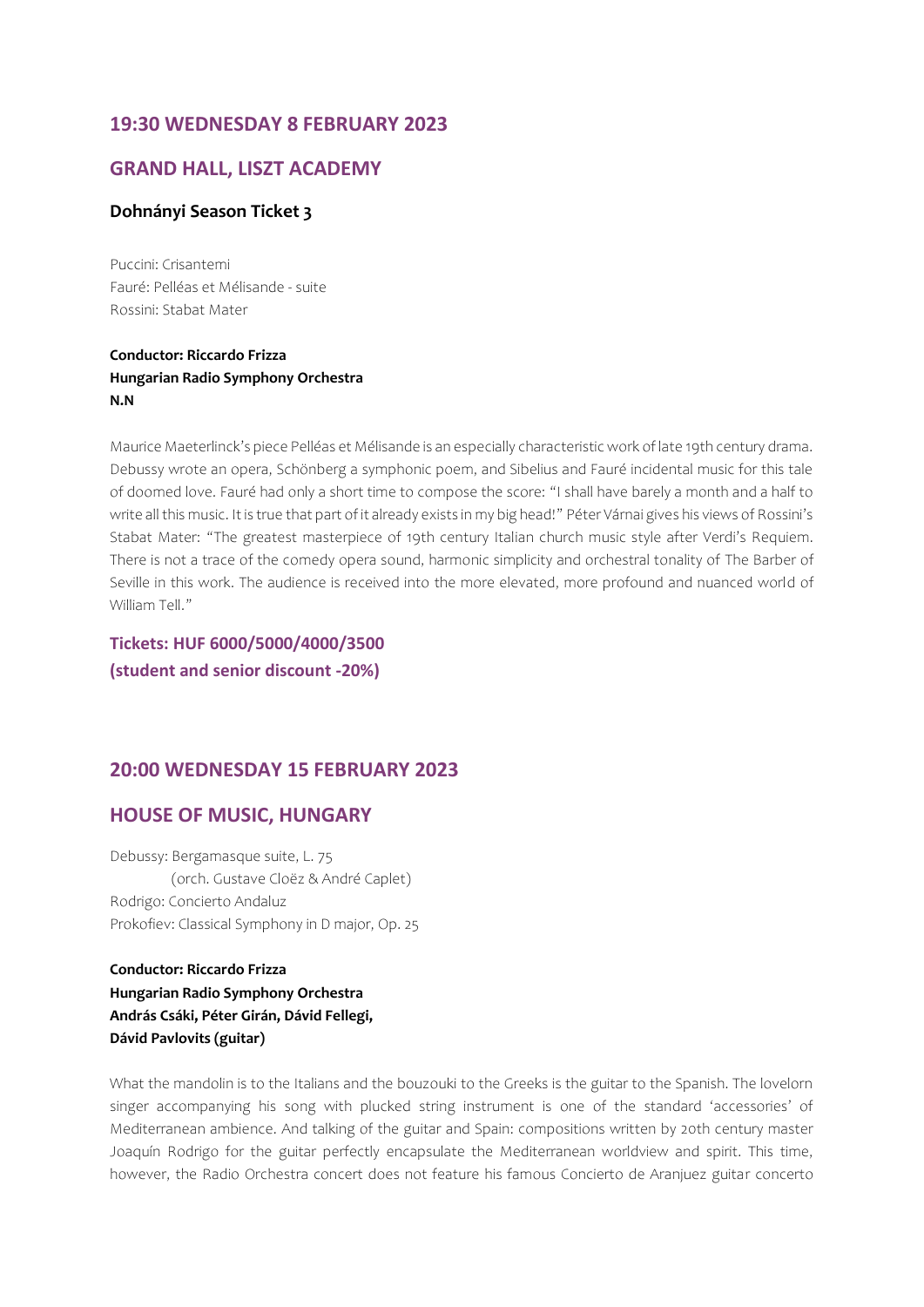known for its catchy melodies but instead the extensive Concierto Andaluz for four guitars that launches with a spine-tingling bolero.

**Tickets: HUF 3000 (student and senior discount -20%)**

## **19:30 MONDAY 17 APRIL 2023**

### **GRAND HALL, LISZT ACADEMY**

#### **Dohnányi Season Ticket 4**

Rachmaninov-Respighi: Études-Tableaux Respighi: Trittico Botticelliano Mussorgsky-Ravel: Pictures at an Exhibition

### **Conductor: Riccardo Frizza Hungarian Radio Symphony Orchestra**

All the works performed in this concert focus on the connection between music and spectacle, sound and visuality. At the time of the publication of Rachmaninov's two piano series (Études-Tableaux Op. 33 and Op. 39), he refrained from specifically naming the inspirational source for his 'picture studies'. However, later when he rearranged a few movements for Respighi's orchestra, he revealed a few workshop secrets, thus we find descriptions such as 'the sea and seagulls', 'funeral march' and 'Red Riding Hood and the wolf'. The composer of Trittico Botticelliano, however, made no secret – nor did Mussorgsky – of which pictures sparked his compositional imagination. Although the three paintings by Botticelli (Spring, Adoration of the Magi, The Birth of Venus) are very different from each other in their character and approach, it was precisely the musical effect inherent in the contrasts that preoccupied Respighi.

**Tickets: HUF 6000/5000/4000/3500 (student and senior discount -20%)** 

# **19:30 TUESDAY 25 APRIL 2023**

# **MÜPA BUDAPEST – BARTÓK BÉLA NATIONAL CONCERT HALL**

#### **Lehel Season Ticket 5**

Martucci: Notturno, Op. 70, No. 1 Rachmaninov: Rhapsody on a Theme of Paganini, Op. 43 R. Strauss: From Italy - Aus Italien, Op. 16

**Conductor: Riccardo Frizza Hungarian Radio Symphony Orchestra**